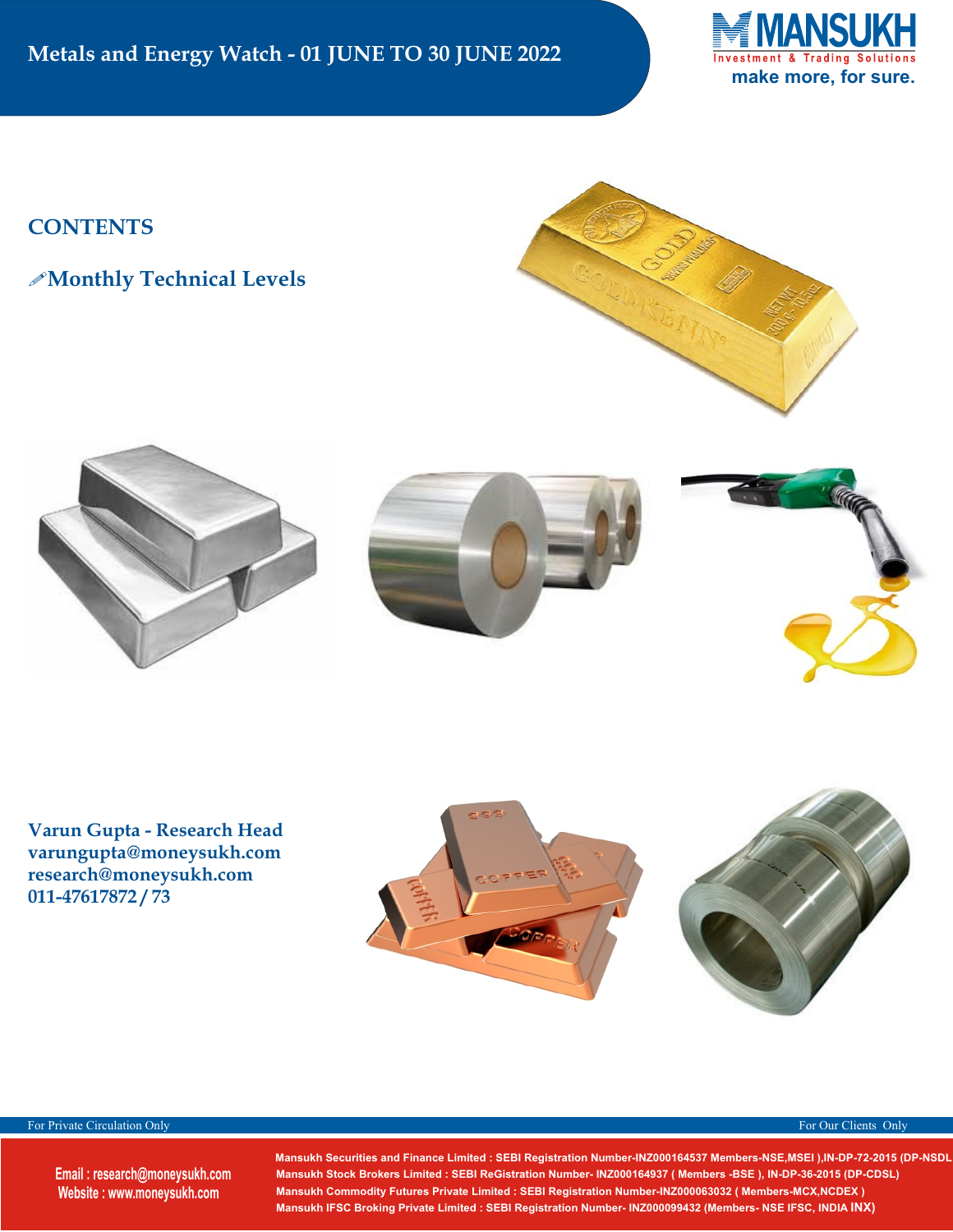## **Metals and Energy Watch**



|                       | <b>GOLD</b>    |                 |
|-----------------------|----------------|-----------------|
| <b>CONTRACT MONTH</b> | CMP            | <b>TREND</b>    |
| <b>AUG FUT</b>        | 50512          | <b>SIDEWAYS</b> |
| S <sub>1</sub>        | S <sub>2</sub> | S <sub>3</sub>  |
| 49628                 | 48744          | 47860           |
| R1                    | R <sub>2</sub> | R <sub>3</sub>  |
| 51421                 | 52330          | 53138           |
|                       |                |                 |

| <b>SILVER</b>         |                |                 |
|-----------------------|----------------|-----------------|
| <b>CONTRACT MONTH</b> | CMP            | <b>TREND</b>    |
| <b>JULY FUT</b>       | 60614          | <b>SIDEWAYS</b> |
| S <sub>1</sub>        | S <sub>2</sub> | S <sub>3</sub>  |
| 59704                 | 58734          | 57704           |
| R1                    | R <sub>2</sub> | R <sub>3</sub>  |
| 61492                 | 62553          | 63584           |
|                       |                |                 |

| <b>CRUDE</b>          |                |                 |
|-----------------------|----------------|-----------------|
| <b>CONTRACT MONTH</b> | CMP            | <b>TREND</b>    |
| <b>JUN FUT</b>        | 8937           | <b>SIDEWAYS</b> |
| S <sub>1</sub>        | S <sub>2</sub> | S <sub>3</sub>  |
| 8445                  | 8065           | 7726            |
| R1                    | R <sub>2</sub> | R <sub>3</sub>  |
| 9240                  | 9495           | 9965            |
|                       |                |                 |

| <b>COPPER</b>         |                |                 |  |
|-----------------------|----------------|-----------------|--|
| <b>CONTRACT MONTH</b> | <b>CMP</b>     | <b>TREND</b>    |  |
| <b>JUN FUT</b>        | 771            | <b>SIDEWAYS</b> |  |
| S <sub>1</sub>        | S <sub>2</sub> | S <sub>3</sub>  |  |
| 757                   | 733            | 703             |  |
| R1                    | R <sub>2</sub> | R <sub>3</sub>  |  |
| 811                   | 849            | 895             |  |
|                       |                |                 |  |

| <b>ALUMINIUM</b>      |                |                 |
|-----------------------|----------------|-----------------|
| <b>CONTRACT MONTH</b> | <b>CMP</b>     | <b>TREND</b>    |
| <b>IUN FUT</b>        | 236.00         | <b>SIDEWAYS</b> |
| S <sub>1</sub>        | S <sub>2</sub> | S <sub>3</sub>  |
| 225.0                 | 212.0          | 197.0           |
| R1                    | R <sub>2</sub> | R <sub>3</sub>  |
| 246                   | 262            | 274             |
|                       |                |                 |

| <b>LEAD</b>           |                |                 |
|-----------------------|----------------|-----------------|
| <b>CONTRACT MONTH</b> | CMP            | <b>TREND</b>    |
| <b>JUN FUT</b>        | 184.1          | <b>SIDEWAYS</b> |
| S <sub>1</sub>        | S <sub>2</sub> | S <sub>3</sub>  |
| 179.49                | 174.52         | 163.66          |
| 52                    | R <sub>2</sub> | R <sub>3</sub>  |
| 195.51                | 204.71         | 210.97          |
|                       |                |                 |

| <b>NICKEL</b>         |                |                 |
|-----------------------|----------------|-----------------|
| <b>CONTRACT MONTH</b> | CMP            | <b>TREND</b>    |
| <b>JUN FUT</b>        | 2470.00        | <b>SIDEWAYS</b> |
| <b>S1</b>             | S <sub>2</sub> | S <sub>3</sub>  |
|                       |                |                 |
| R1                    | R <sub>2</sub> | R <sub>3</sub>  |
|                       |                |                 |
|                       |                |                 |

| <b>NGAS</b>           |                |                 |
|-----------------------|----------------|-----------------|
| <b>CONTRACT MONTH</b> | <b>CMP</b>     | <b>TREND</b>    |
| <b>JUN FUT</b>        | 647            | <b>SIDEWAYS</b> |
| S <sub>1</sub>        | S <sub>2</sub> | S <sub>3</sub>  |
| 604                   | 574            | 542             |
| R1                    | R <sub>2</sub> | R <sub>3</sub>  |
| 587                   | 726            | 758             |
|                       |                |                 |

| <b>ZINC</b>           |                |                 |
|-----------------------|----------------|-----------------|
| <b>CONTRACT MONTH</b> | CMP            | <b>TREND</b>    |
| <b>JUN FUT</b>        | 331            | <b>SIDEWAYS</b> |
| S <sub>1</sub>        | S <sub>2</sub> | S <sub>3</sub>  |
| 317.00                | 296.0          | 272.0           |
| $_{\rm R1}$           | R <sub>2</sub> | R <sub>3</sub>  |
| 349.0                 | 370.0          | 391.0           |
|                       |                |                 |

| <b>USDINR</b>         |                |                 |
|-----------------------|----------------|-----------------|
| <b>CONTRACT MONTH</b> | CMP            | <b>TREND</b>    |
| <b>JUNE FUT</b>       | 77.62          | <b>SIDEWAYS</b> |
| S <sub>1</sub>        | S <sub>2</sub> | S <sub>3</sub>  |
| 76.53                 | 75.83          | 74.98           |
| R <sub>1</sub>        | R <sub>2</sub> | R <sub>3</sub>  |
| 78.24                 | 78.62          | 79.32           |
|                       |                |                 |

For Private Circulation Only For Our Clients Only For Our Clients Only

**Email : research@moneysukh.com Website : www.moneysukh.com**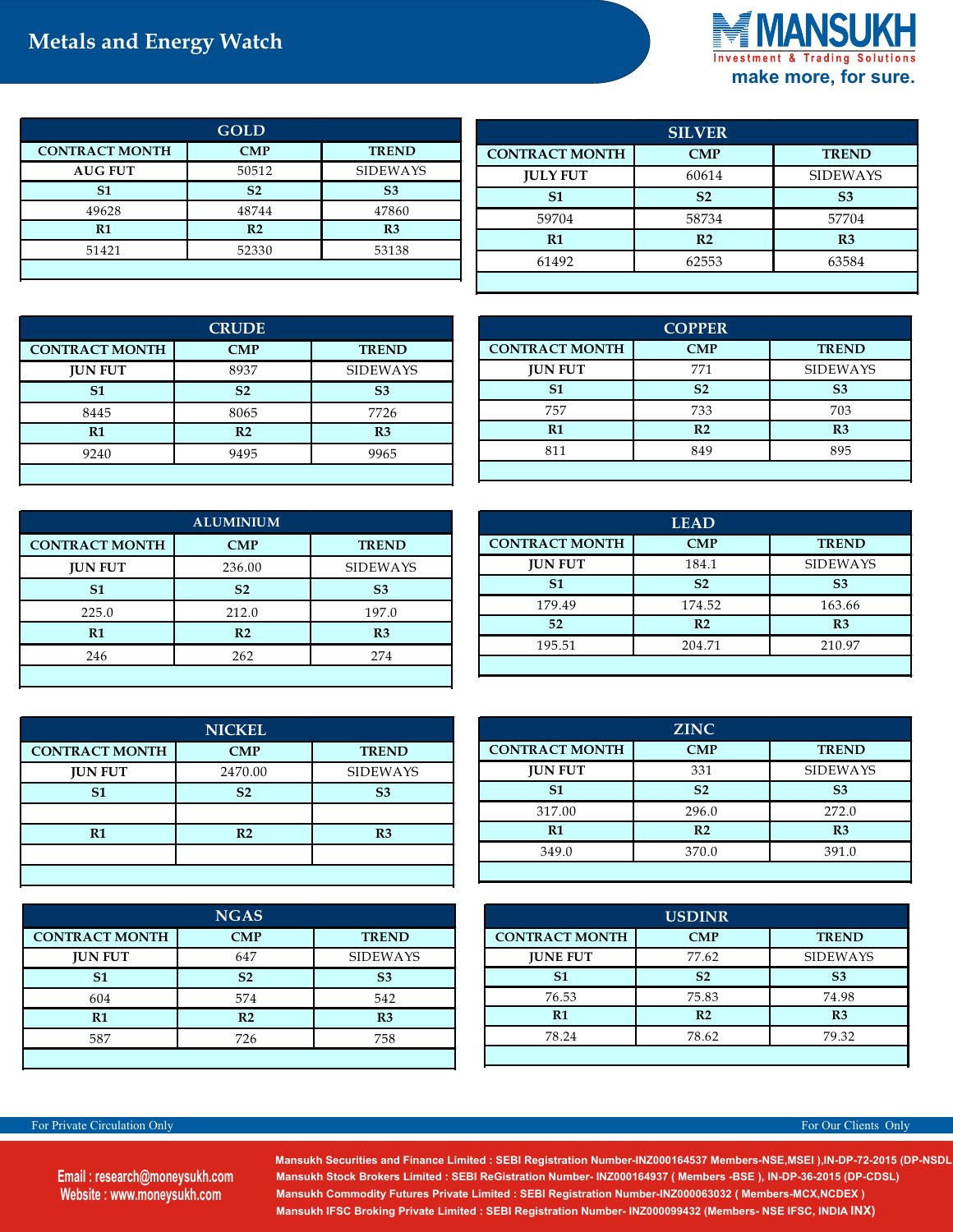

| NAME        | <b>DESIGNATION</b>     | $F-MATI$                 |
|-------------|------------------------|--------------------------|
| Varun Gupta | <b>Head - Research</b> | varungupta@moneysukh.com |



# SEBI REGISTRATION NO - INH100003274 (UNDER RESEARCH ANALYSTS REGULATIONS , 2014)

**For more copies or other information, please send your query atresearch@moneysukh.com**

**Note : Please refer our Derivative Report for recommendation on OPTION STRATEGIES.**

### **STANDARD DISCLOSURES AS PER RESEARCH ANALYSTS REGULATIONS, 2014**

#### DISCLAIMER/DISCLOSURES ANALYST CERTIFICATION

We/I, Mr. Varun Gupta Research Analysts, authors and the names subscribed to this report, of Mansukh Securities & Finance Ltd. hereby certify that all of the views expressed in this research report accurately reflect our views about the subject issuer(s) or securities. We also certify that no part of our compensation was, is, or will be directly or indirectly related to the specific recommendation(s) or view(s) in this report.

Terms & conditions and other disclosures:

Mansukh Securities & Finance Ltd, (hereinafter referred to as "MSFL") is engaged in the business of Stock Broking, and Depository Participant . This document has been prepared by the Research Division of MSFL and is meant for use by the recipient only as information and is not for circulation. This document is not to be reported or copied or made available to others without prior permission of MSFL. It should not be considered or taken as an offer to sell or a solicitation to buy or sell any security.

The information contained in this report has been obtained from sources that are considered to be reliable. However, MSFL has not independently verified the accuracy or completeness of the same. Neither MSFL nor any of its affiliates, its directors or its employees accepts any responsibility of whatsoever nature for the information, statements and opinion given, made available or expressed herein or for any omission therein.

Recipients of this report should be aware that past performance is not necessarily a guide to future performance and value of investments can go down as well. The suitability or otherwise of any investments will depend upon the recipient's particular circumstances and, in case of doubt, advice should be sought from an independent expert/advisor.

Either MSFL or its affiliates or its directors or its employees or its representatives or its clients or their relatives may have position(s), make market, act as principal or engage in transactions of securities of companies referred to in this report and they may have used the research material prior to publication.

**MSFL submits that no material disciplinary action has been taken on us by any Regulatory Authority impacting Equity Research Analysis activities.**

For Private Circulation Only **For Clients Only For Our Clients Only** For Our Clients Only **For Our Clients Only** 

**Email : research@moneysukh.com Website : www.moneysukh.com**